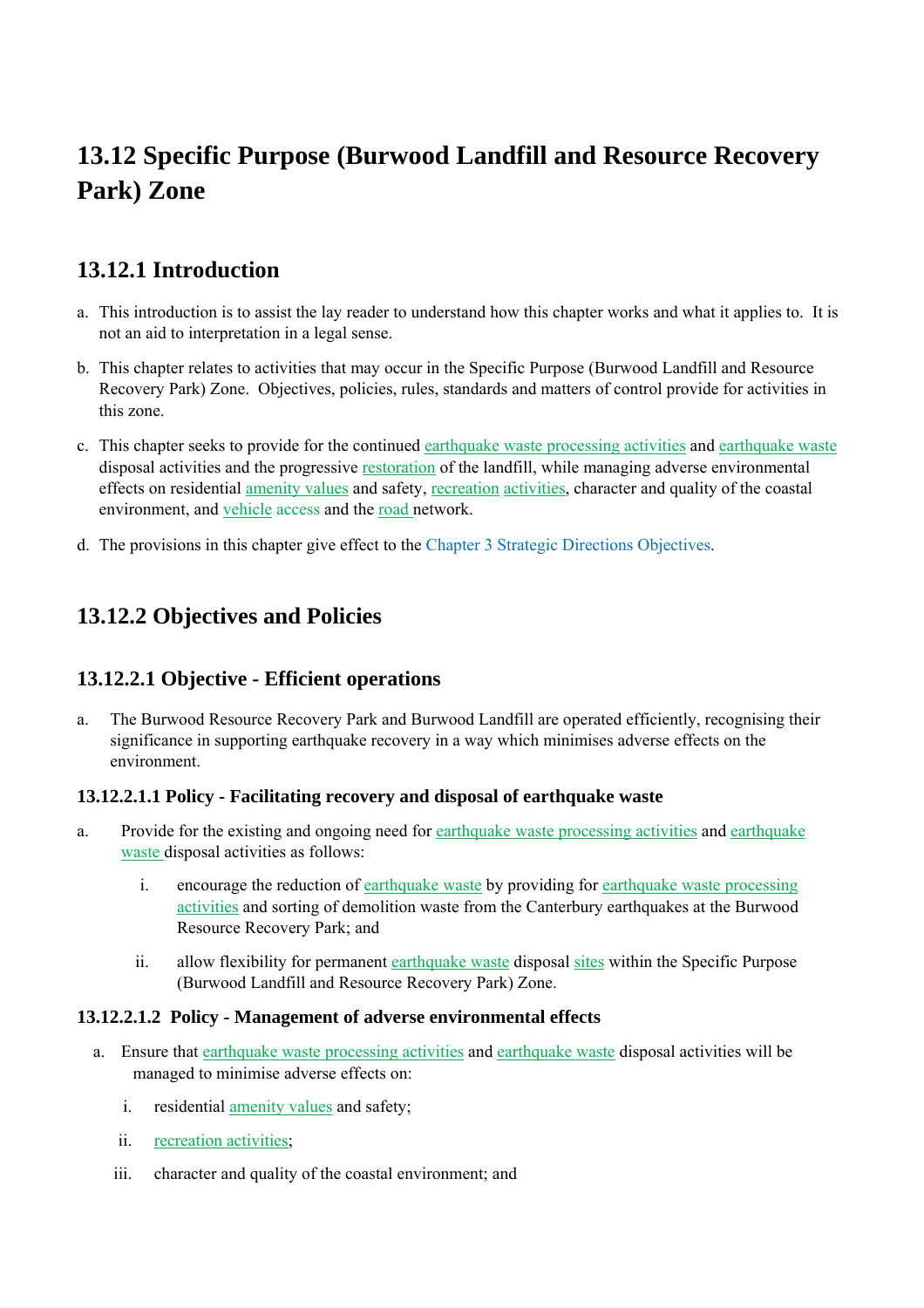iv. vehicle access and the road network.

#### **13.12.2.2 Objective - Progressive restoration of the Burwood Landfill**

a. Progressive restoration of the Burwood Resource Recovery Park and Burwood Landfill for open space purposes following the completion of earthquake waste processing activities and earthquake waste disposal activities.

#### **13.12.2.2.1 Policy - Rehabilitation**

a. Require the progressive rehabilitation of the Burwood Landfill and Burwood Resource Recovery Park following completion of earthquake waste processing activities and earthquake waste disposal activities.

## **13.12.3 How to interpret and apply the rules**

- a. The rules that apply to activities in the Specific Purpose (Burwood Landfill and Resource Recovery Park) Zone are contained in the activity status tables (including activity specific standards) in Rule 13.12.4.1.
- b. The activity status tables and standards in the following chapters also apply to activities in the Specific Purpose (Burwood Landfill and Resource Recovery Park) Zone:
	- 6 The following sub-chapter of General Rules and Procedures:
		- 6.1 Noise, to the extent that the residential standards apply at the residential boundary.

Activities are exempt from the Open Space standards.

- 9 Natural and Cultural Heritage
- c. For the avoidance of doubt, the activity status tables and standards of other chapters not listed in 13.12.3.b. do not apply to activities within the Specific Purpose (Burwood Landfill and Resource Recovery Park) Zone.

## **13.12.4 Rules — Specific Purpose (Burwood Landfill and Resource Recovery Park) Zone**

### **13.12.4.1 Activity status tables**

#### **13.12.4.1.1 Permitted activities**

- a. The activities listed below are permitted activities in the Specific Purpose (Burwood Landfill and Resource Recovery Park) Zone if they meet the activity specific standards set out in this table.
- b. Activities may also be controlled, restricted discretionary, discretionary, non-complying or prohibited as specified in Rules 13.12.4.1.2, 13.12.4.1.3, 13.12.4.1.4, 13.12.4.1.5, 13.12.4.1.6.

| <b>Activity</b> |                        | <b>Activity specific standards</b>                                      |  |
|-----------------|------------------------|-------------------------------------------------------------------------|--|
| <b>P1</b>       | Disposal of earthquake | a. Disposal of earthquake waste shall only occur within the area marked |  |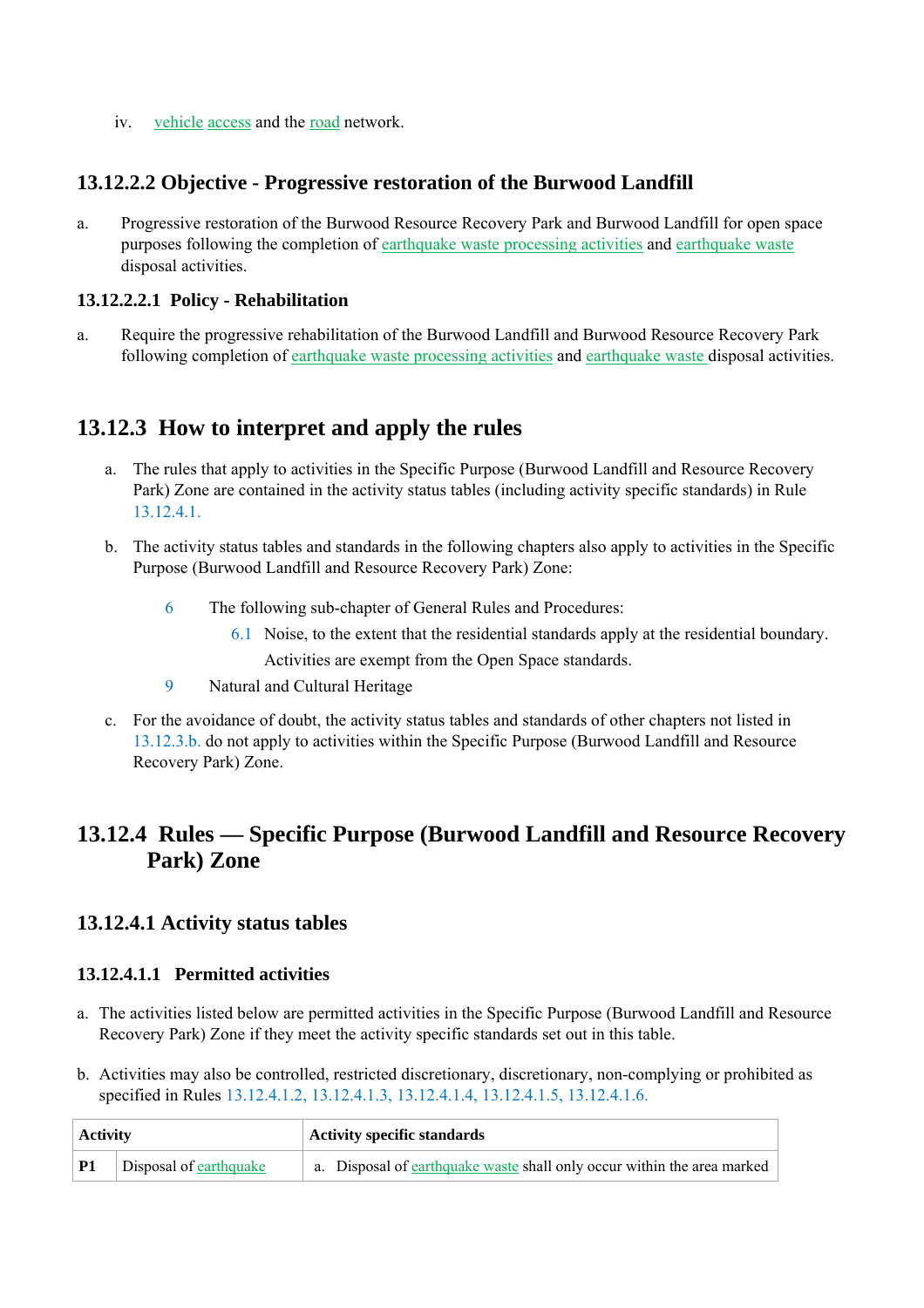| <b>Activity</b> | <b>Activity specific standards</b>                                                                                                                                                                                                                                                                                                                                                                                                                                                                                                                                                                                                                                                                                                                                                                                                                                                                                                                                                                                                                                                                                                                                                                                                                                                                 |
|-----------------|----------------------------------------------------------------------------------------------------------------------------------------------------------------------------------------------------------------------------------------------------------------------------------------------------------------------------------------------------------------------------------------------------------------------------------------------------------------------------------------------------------------------------------------------------------------------------------------------------------------------------------------------------------------------------------------------------------------------------------------------------------------------------------------------------------------------------------------------------------------------------------------------------------------------------------------------------------------------------------------------------------------------------------------------------------------------------------------------------------------------------------------------------------------------------------------------------------------------------------------------------------------------------------------------------|
| waste.          | as "Burwood Landfill" and "Site B" in Appendix 13.12.5.1                                                                                                                                                                                                                                                                                                                                                                                                                                                                                                                                                                                                                                                                                                                                                                                                                                                                                                                                                                                                                                                                                                                                                                                                                                           |
|                 | b. Material disposed shall only be:                                                                                                                                                                                                                                                                                                                                                                                                                                                                                                                                                                                                                                                                                                                                                                                                                                                                                                                                                                                                                                                                                                                                                                                                                                                                |
|                 | residual earthquake waste from the operations at the "Burwood<br>$i_{\cdot}$<br>Resource Recovery Park"; or                                                                                                                                                                                                                                                                                                                                                                                                                                                                                                                                                                                                                                                                                                                                                                                                                                                                                                                                                                                                                                                                                                                                                                                        |
|                 | ii.<br>any other earthquake waste.                                                                                                                                                                                                                                                                                                                                                                                                                                                                                                                                                                                                                                                                                                                                                                                                                                                                                                                                                                                                                                                                                                                                                                                                                                                                 |
|                 | c. Earthquake waste permanently placed shall be :                                                                                                                                                                                                                                                                                                                                                                                                                                                                                                                                                                                                                                                                                                                                                                                                                                                                                                                                                                                                                                                                                                                                                                                                                                                  |
|                 | i.<br>compacted using specialised compaction equipment; and                                                                                                                                                                                                                                                                                                                                                                                                                                                                                                                                                                                                                                                                                                                                                                                                                                                                                                                                                                                                                                                                                                                                                                                                                                        |
|                 | ii.<br>covered by sand or soil to a minimum depth of 150mm upon<br>completion of filling in any given area.                                                                                                                                                                                                                                                                                                                                                                                                                                                                                                                                                                                                                                                                                                                                                                                                                                                                                                                                                                                                                                                                                                                                                                                        |
|                 | d. Earthquake waste shall at no point be more than 25 metres above the<br>level of the ground as measured at the intersection of Rothesay Road<br>and Bower Avenue, and shall merge with the natural ground level of<br>the terrain at the outer edge of the landfill.<br>e. As long as earthquake waste disposal activities are occurring within<br>the area marked as "Burwood Landfill" in Appendix 13.12.5.1, screen<br>planting in the form of at least three parallel rows of trees, capable of<br>meeting 8 metres in height, shall be maintained from the southern<br>boundary of this area.                                                                                                                                                                                                                                                                                                                                                                                                                                                                                                                                                                                                                                                                                               |
|                 | General                                                                                                                                                                                                                                                                                                                                                                                                                                                                                                                                                                                                                                                                                                                                                                                                                                                                                                                                                                                                                                                                                                                                                                                                                                                                                            |
|                 | f. Movement of vehicles within the "Burwood Landfill" shall take place<br>between 05:00 and 21:00 Monday through to Saturday, unless<br>exceptional circumstances apply.<br>g. Delivery of earthquake waste shall occur only between 05:30 and<br>18:30 Monday through to Saturday.<br>h. The site shall not operate on Sundays and public holidays.<br>Mesh fences and screens shall be maintained around working areas to<br>$i$ .<br>contain windblown waste, and any material blown beyond this<br>containment area shall be collected on a weekly basis, or more<br>frequently if required.<br>Dust arising from activities, roads or unconsolidated sand, soil or<br>$\cdot$<br>earth is to be supressed in windy conditions.<br>k. Birds and vermin shall be controlled to avoid nuisance within and<br>adjacent to the site.<br>Access shall be provided for fire appliances through boundary<br>$\mathbf{I}$ .<br>planting areas and a water supply shall be available to assist with fire<br>fighting both within the Specific Purpose (Burwood Landfill and<br>Resource Recovery Park) Zone and in the adjoining Bottle Lake<br>Forest Open Space Natural Zone.<br>m. Public access to the Specific Purpose (Burwood Landfill and Resource<br>Recovery Park) Zone shall be confined to: |
|                 | vehicles owned by or under contract to the Christchurch City<br>i.<br>Council;                                                                                                                                                                                                                                                                                                                                                                                                                                                                                                                                                                                                                                                                                                                                                                                                                                                                                                                                                                                                                                                                                                                                                                                                                     |
|                 | ii.<br>vehicles of any other local authority approved by the<br>Christehurch City Council;                                                                                                                                                                                                                                                                                                                                                                                                                                                                                                                                                                                                                                                                                                                                                                                                                                                                                                                                                                                                                                                                                                                                                                                                         |
|                 | iii.<br>vehicles carrying compacted waste;                                                                                                                                                                                                                                                                                                                                                                                                                                                                                                                                                                                                                                                                                                                                                                                                                                                                                                                                                                                                                                                                                                                                                                                                                                                         |
|                 | vehicles carrying hardfill or other materials unsuited to<br>iv.<br>compaction;                                                                                                                                                                                                                                                                                                                                                                                                                                                                                                                                                                                                                                                                                                                                                                                                                                                                                                                                                                                                                                                                                                                                                                                                                    |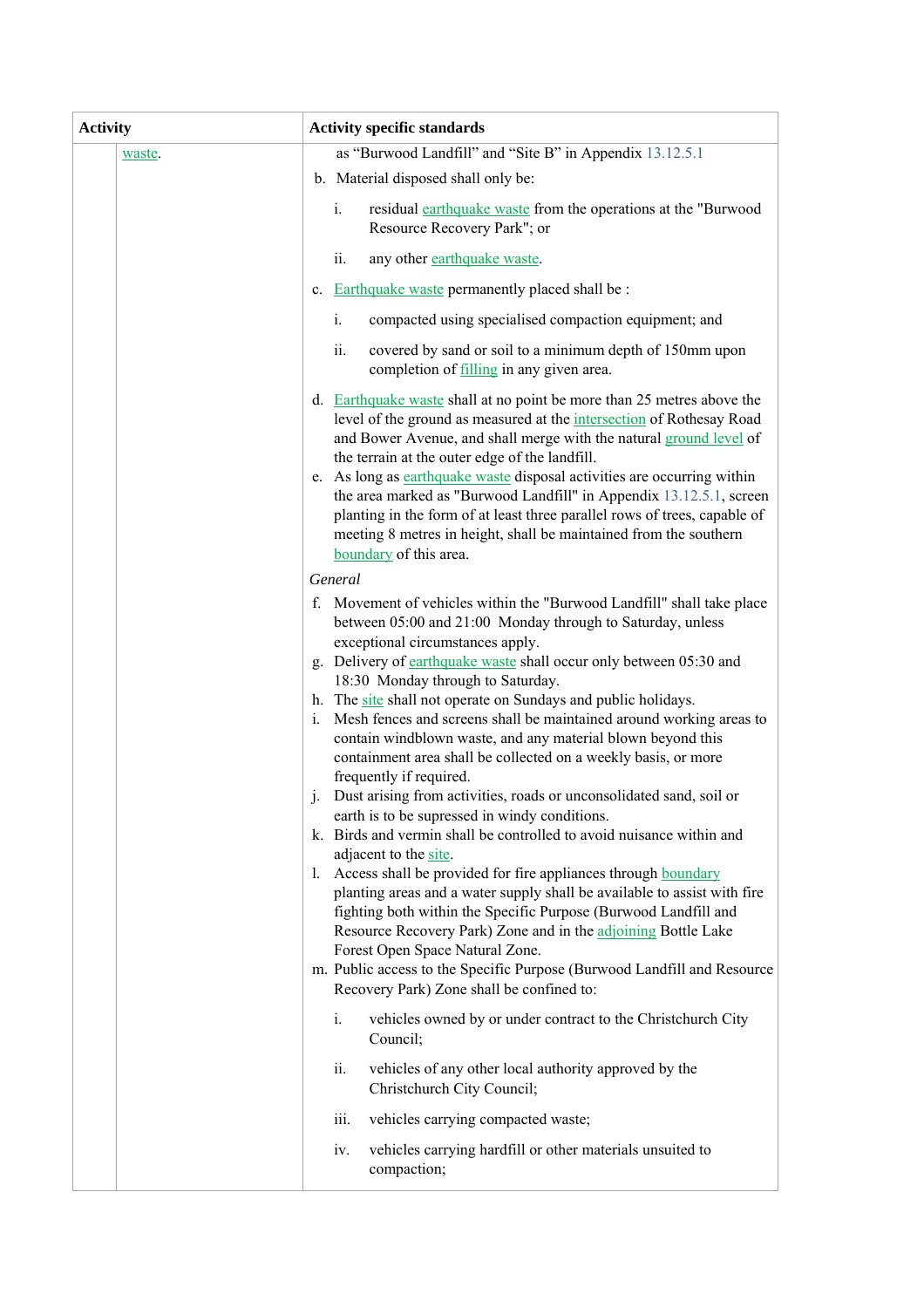| <b>Activity</b> |                                                         | <b>Activity specific standards</b>                                                                                                                                                                                  |
|-----------------|---------------------------------------------------------|---------------------------------------------------------------------------------------------------------------------------------------------------------------------------------------------------------------------|
|                 |                                                         | vehicles carrying cover material; and<br>V.                                                                                                                                                                         |
|                 |                                                         | recreational use as provided for by Rule 13.12.4.1.1 P5.<br>vi.                                                                                                                                                     |
|                 |                                                         | n. All earthquake waste shall be transported in a container or covered,<br>except where because of the nature of the load and/or method of<br>securing it, no problem of litter or dust can arise.                  |
|                 |                                                         | Transport                                                                                                                                                                                                           |
|                 |                                                         | o. For the duration of the operation of the Burwood Resource Recovery<br>Park and Burwood Landfill:                                                                                                                 |
|                 |                                                         | i.<br>the only access shall be as shown in Appendix $13.12.5.1$ ; and                                                                                                                                               |
|                 |                                                         | ii.<br>the noise bund and acoustic fence shall be maintained, as shown<br>in Appendix 13.12.5.2.                                                                                                                    |
|                 |                                                         | p. Vehicle movements shall not exceed more than 50 vehicle trips per<br>peak hour or 250 heavy vehicle trips per day (whichever is met first).<br>'Peak hour' are those hours between 15:00 and 19:00 on a weekday. |
|                 |                                                         | Rehabilitation                                                                                                                                                                                                      |
|                 |                                                         | q. A rehabilitation / closure plan for the Specific Purpose (Burwood<br>Landfill and Resource Recovery Park) Zone shall be provided to the<br>Council which includes:                                               |
|                 |                                                         | the final capping details, likely contouring and landscaping of<br>i.<br>the site;                                                                                                                                  |
|                 |                                                         | ii.<br>any on-going aftercare and maintenance activities, including<br>maintenance of capping and site fencing;                                                                                                     |
|                 |                                                         | iii.<br>timeframes for progressive rehabilitation of areas within the<br>zone once disposal of waste is completed in any area;                                                                                      |
|                 |                                                         | suitable and unsuitable future use, including any relevant health<br>iv.<br>and safety matters; and                                                                                                                 |
|                 |                                                         | responsibility for on-going aftercare.<br>V.                                                                                                                                                                        |
|                 |                                                         | <b>Flood Management Areas</b>                                                                                                                                                                                       |
|                 |                                                         | Disposal of earthquake waste shall not take place within a Flood<br>r.<br>Management Area.                                                                                                                          |
| P <sub>2</sub>  | Earthquake waste<br>processing activities.              | a. The activity specific standards (g) to (q) outlined under Rule<br>13.12.4.1.1 P1 also apply to this activity.                                                                                                    |
|                 |                                                         | b. Following completion of activities the site shall be cleared of all<br>machinery and plant used for earthquake waste processing activities<br>and reinstated.                                                    |
| <b>P3</b>       | Erection of buildings                                   | Any erection of <b>buildings</b> :<br>а.                                                                                                                                                                            |
|                 |                                                         | i.<br>shall be <b>ancillary</b> to Burwood Resource Recovery Park or<br>Burwood Landfill operations;                                                                                                                |
|                 |                                                         | shall not exceed a total of 200 m <sup>2</sup> gross floor area; and<br>ii.                                                                                                                                         |
|                 |                                                         | iii.<br>shall be removable/ relocatable at completion of operations.                                                                                                                                                |
| <b>P4</b>       | Stockpiling and use of<br>material used for filling for | Any contaminated material used for filling shall meet the recreational<br>a.<br>standards for contaminants in accordance with the National                                                                          |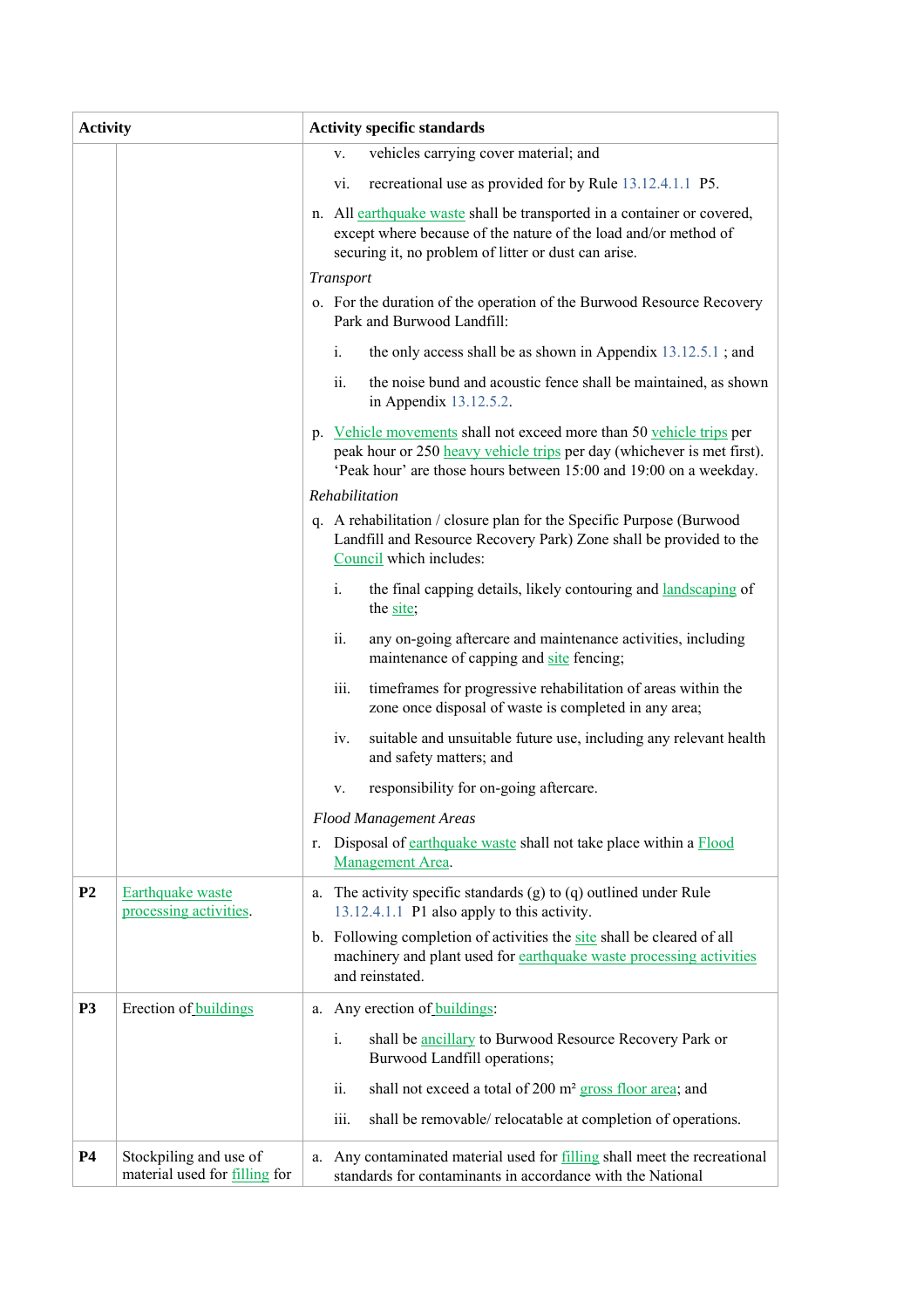| <b>Activity</b> |                                                                                                                | <b>Activity specific standards</b>                                                                                                                                              |
|-----------------|----------------------------------------------------------------------------------------------------------------|---------------------------------------------------------------------------------------------------------------------------------------------------------------------------------|
|                 | the purpose of<br>rehabilitation of the<br>disposal areas                                                      | Environmental Standard for Assessing and Managing Contaminants in<br>Soil to Protect Human Health                                                                               |
| <b>P5</b>       | Recreation activity,<br>conservation activity, park<br>management activity and<br>plantation forestry activity | a. Activities shall only take place in areas where rehabilitation has been<br>completed and appropriate measures are in place to prevent public<br>access to operational areas. |

### **13.12.4.1.2 Controlled activities**

- a. The activities listed below are controlled activities.
- b. Discretion to impose conditions is restricted to the matters over which control is reserved, as set out in the following table.

| <b>Activity</b> |                                                                                                                                                                                                                                                                                                                                                                                                                                                                                                                                                                                                                                                                                                                                                                                                                                                                                                                     | The matters over which Council reserves its control:                                                                                                                                                                                                                                                                                                                                                                                                                                                 |
|-----------------|---------------------------------------------------------------------------------------------------------------------------------------------------------------------------------------------------------------------------------------------------------------------------------------------------------------------------------------------------------------------------------------------------------------------------------------------------------------------------------------------------------------------------------------------------------------------------------------------------------------------------------------------------------------------------------------------------------------------------------------------------------------------------------------------------------------------------------------------------------------------------------------------------------------------|------------------------------------------------------------------------------------------------------------------------------------------------------------------------------------------------------------------------------------------------------------------------------------------------------------------------------------------------------------------------------------------------------------------------------------------------------------------------------------------------------|
| C1              | Activities listed in Rule 13.12.4.1.1<br>a.<br>P1 to P3 involving earthquake waste<br>that do not meet one or more of the<br>activity specific standards.<br>Any application arising from this<br>b.<br>rule shall not be limited or publicly<br>notified.<br>An application for resource consent<br>c.<br>arising from this rule must include<br>written comments on the proposal, or<br>evidence of 10 working days having<br>been provided for those comments to<br>be made, from the following parties:<br>Te Rūnanga o Ngāi Tahu and any<br>i.<br>relevant Papatipu Rūnanga<br>identified by Te Rūnanga o Ngāi<br>Tahu;<br>ii. Canterbury District Health Board;<br>iii. Burwood-Pegasus Community<br>Board;<br>iv. Parklands Residents Association;<br>v. Queenspark Residents Association;<br>vi. Owners and occupiers of land<br>adjacent to the Burwood Landfill<br>and Burwood Resource Recovery<br>Park. | a. Effects on the amenity of residences along the<br>designated access route.<br>b. Effects in terms of traffic, dust and noise, also taking<br>account of the hours of operation.<br>c. Effects on the coastal environment.<br>d. The extent to which the proposed rehabilitation<br>addresses the matters in Rule $13.12.4.1.1$ P1 (q) (i)-<br>$(v)$ .<br>e. Mitigation of effects as they impact flooding, surface<br>drainage and flood storage capacity, including any<br>compensatory storage. |

### **13.12.4.1.3 Restricted discretionary activities**

There are no restricted discretionary activities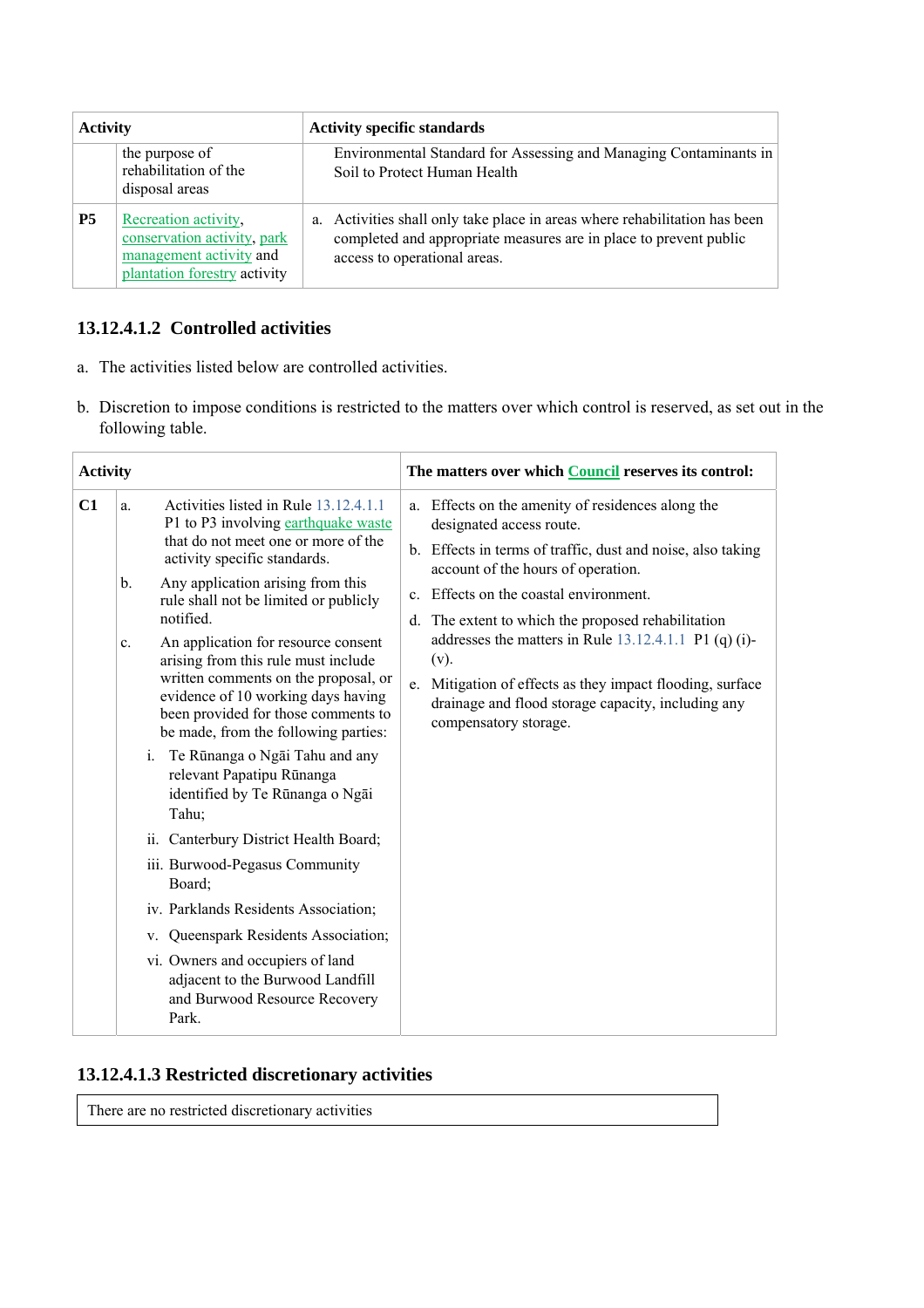#### **13.12.4.1.4 Discretionary activities**

There are no discretionary activities

## **13.12.4.1.5 Non-complying activities**

a. The activities listed below are non-complying activities.

|                 | <b>Activity</b>                                                                                                                              |
|-----------------|----------------------------------------------------------------------------------------------------------------------------------------------|
| NC1             | Any activity not provided for as a permitted, controlled, restricted discretionary, discretionary, non-<br>complying or prohibited activity. |
| NC <sub>2</sub> | Activities listed in Rule 13.12.4.1.1 P4 that do not meet one or more of the activity specific standards.                                    |
| NC <sub>3</sub> | Activities listed in Rule 13.12.4.1.1 P5 that do not meet one or more of the activity specific standards.                                    |

### **13.12.4.1.6 Prohibited activities**

There are no prohibited activities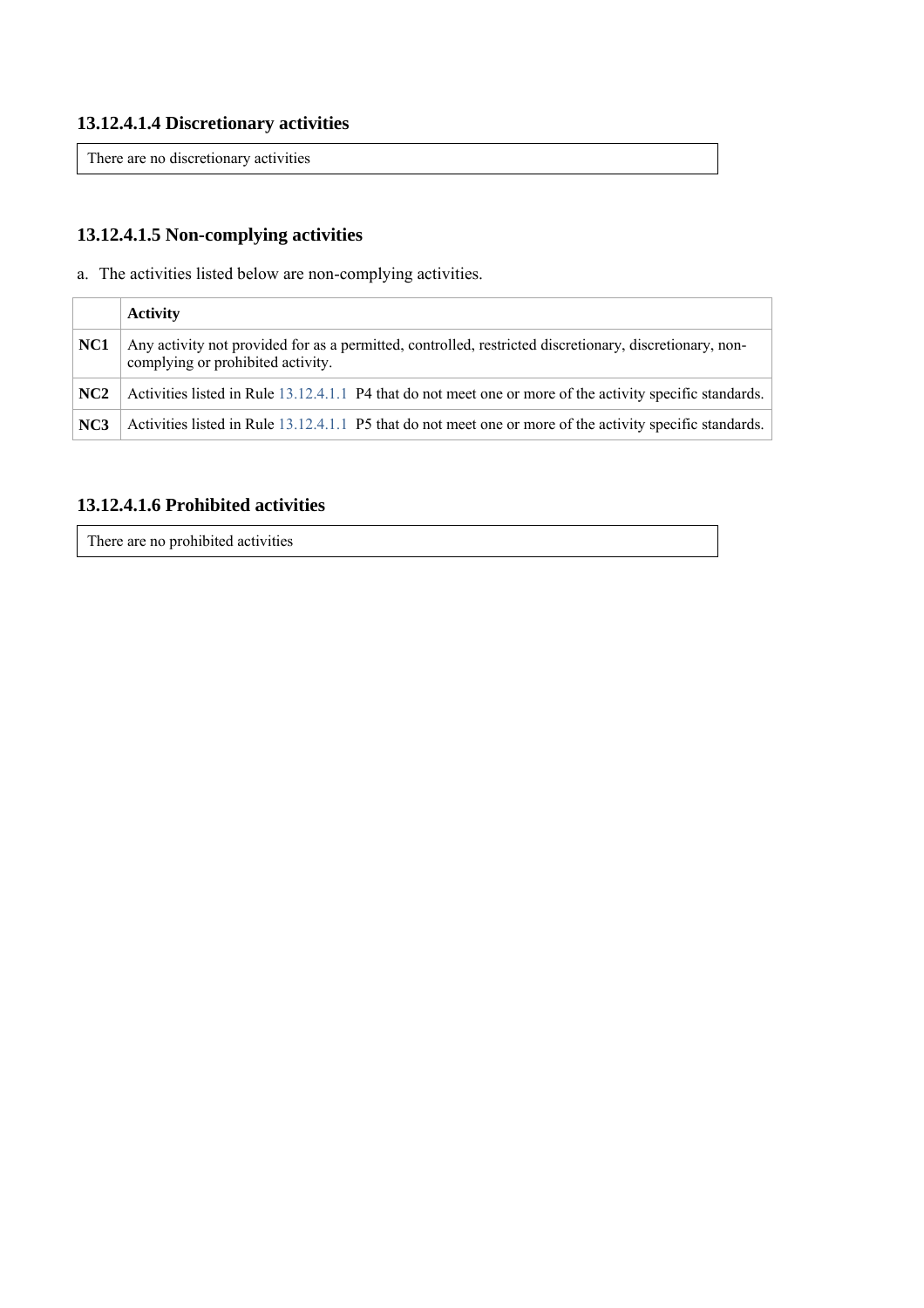# **13.12.5 Appendices**

**13.12.5.1 Site layout – Specific Purpose (Burwood Landfill and Resource Recovery Park) Zone**